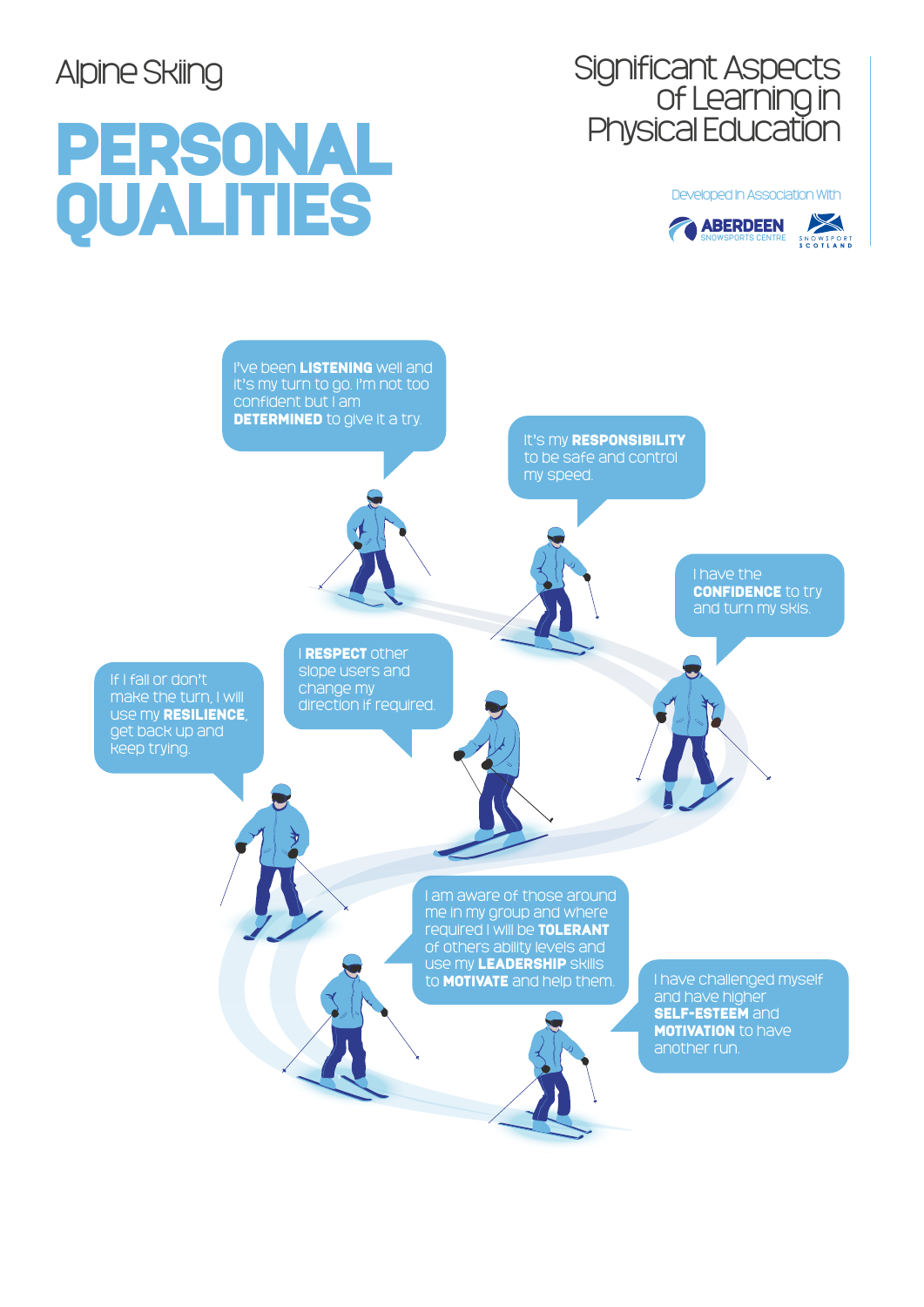## PHYSICAL COMPETENCIES Developed In Association With

Significant Aspects of Learning in Physical Education



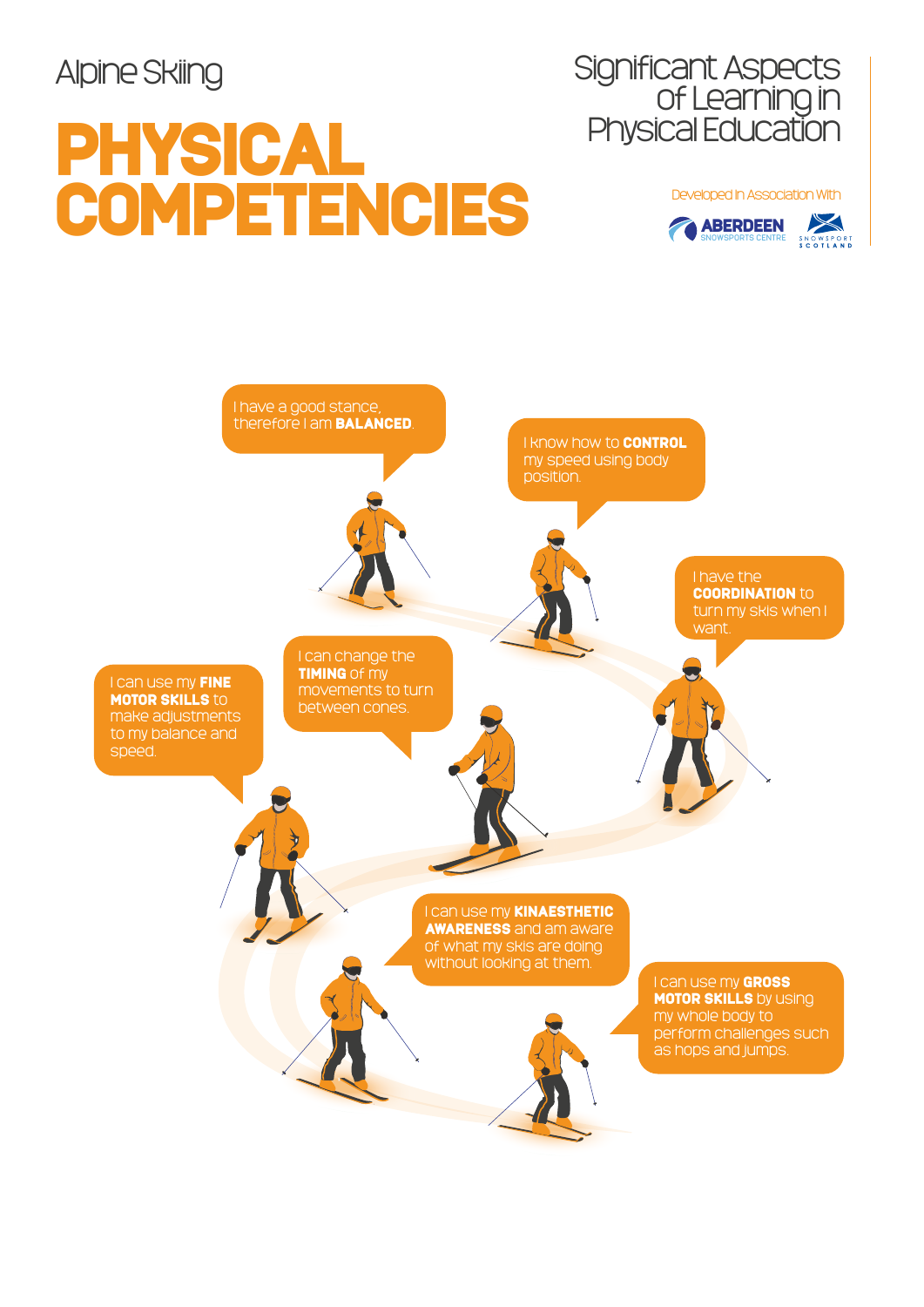## **COGNITIVE** SKILLS Developed In Association With<br>
CABERDEEN

# Significant Aspects of Learning in Physical Education